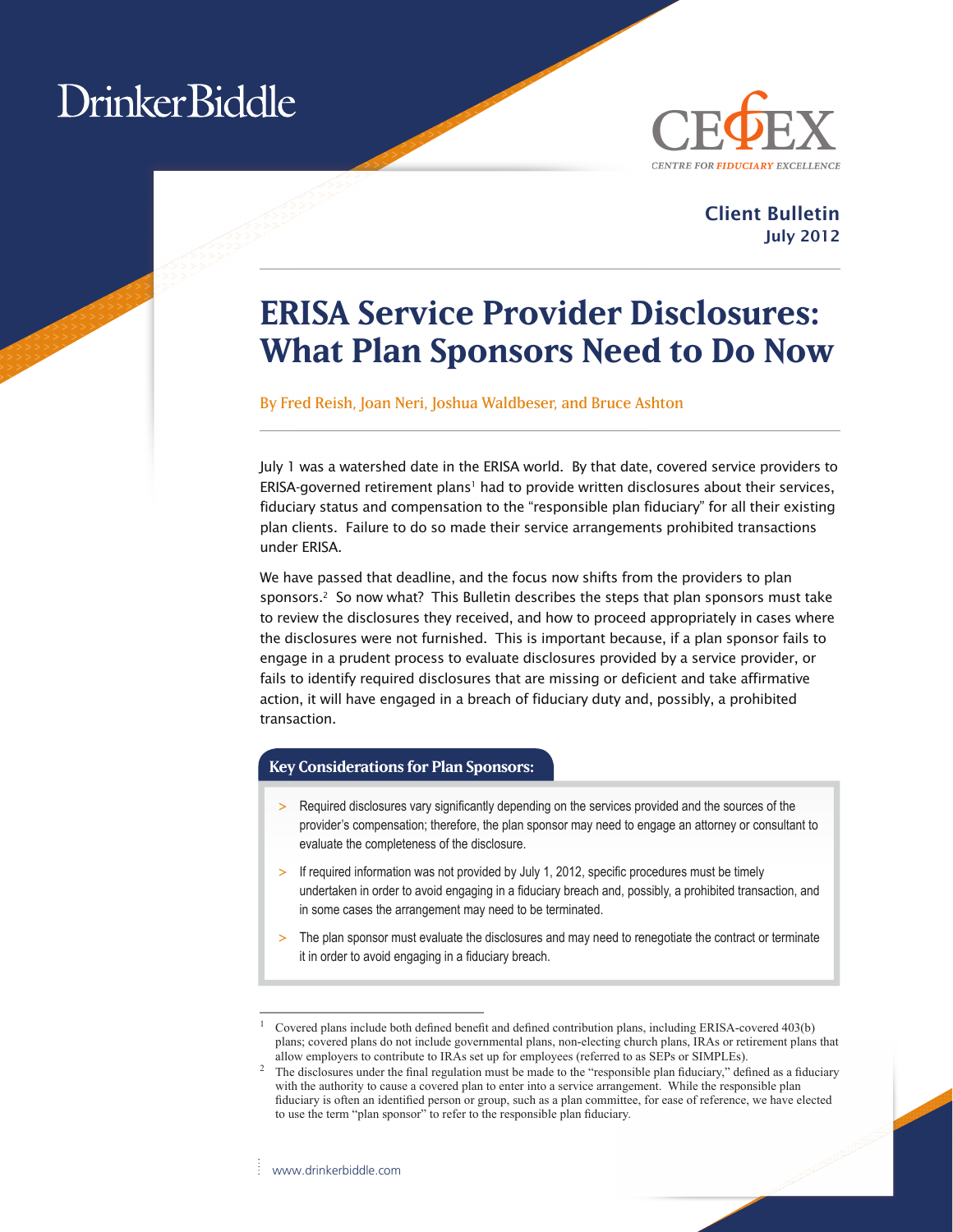#### **Background**

The final service provider disclosure regulation extended the compliance effective date from April 1, 2012 to July 1, 2012 and made certain other changes. (For information on the impact on plan sponsors of the prior "interim final" regulation, see our October 2011 bulletin at: http://www.drinkerbiddle.com/Templates/media/files/publications/2011/ service-provider-disclosures-the-impact-on-plan-sponsors.pdf.)

The final regulation was issued under ERISA Section 408(b)(2), which provides an exemption for "reasonable" contracts and arrangements for plan services that would otherwise be prohibited transactions. The exemption is not new – plan fiduciaries have always had a duty to enter into "reasonable" service arrangements. What has changed is that the final regulation states that no contract or arrangement with a "covered" service provider will be reasonable unless the required disclosures are furnished. It also makes clear that a failure by the plan sponsor to take the actions prescribed by the regulation if the disclosure requirements are not satisfied will result in a fiduciary breach and, possibly, a prohibited transaction.

The disclosure must be made by "covered" service providers to the plan and must include detailed information about services, compensation and whether the provider is an ERISA fiduciary and/or an investment adviser registered under the Investment Advisers Act of 1940 or state law (an "RIA"). The disclosure is intended to provide plan sponsors with the information needed to make prudent judgments, as fiduciaries, as to the reasonableness of service arrangements.3 Plan sponsors can also use the information to complete Schedule C of the Plan annual return (Form 5500), which generally requires plans that covered 100 or more participants at the beginning of the plan year to report information about all service providers that received \$5,000 or more in direct and indirect compensation during that year.

To fully appreciate the steps required of plan sponsors, it is important to understand how the prohibited transaction rule for services to a plan works under ERISA. First, the rule says a fiduciary cannot cause a plan to receive services from, or pay compensation to, a provider at all. However, Section 408(b)(2) provides an exemption from this prohibition so long as the arrangement is reasonable and the service provider receives no more than reasonable compensation. If all the mandatory disclosures are made and the arrangement is otherwise reasonable, the fiduciary is protected. But if the disclosures are not made and the fiduciary permits the plan to enter into or continue the arrangement with the service provider, the fiduciary has engaged in a breach of duty and a prohibited transaction.

<sup>&</sup>lt;sup>3</sup> Note: More specifically, the disclosures are designed to provide responsible plan fiduciaries with information about (i) the services being provided, so the fiduciaries can determine whether they are necessary and appropriate; (ii) whether the provider is an ERISA fiduciary or RIA, and will therefore be held to a fiduciary standard under ERISA or securities laws; (iii) all the provider's compensation, so the fiduciaries can determine whether it is reasonable in the aggregate (as opposed to only the fees paid directly by the plan or plan sponsor); and in some cases, (iv) conflicts of interest, so that they can be managed in a way to minimize any potential negative impact on plan participants and beneficiaries.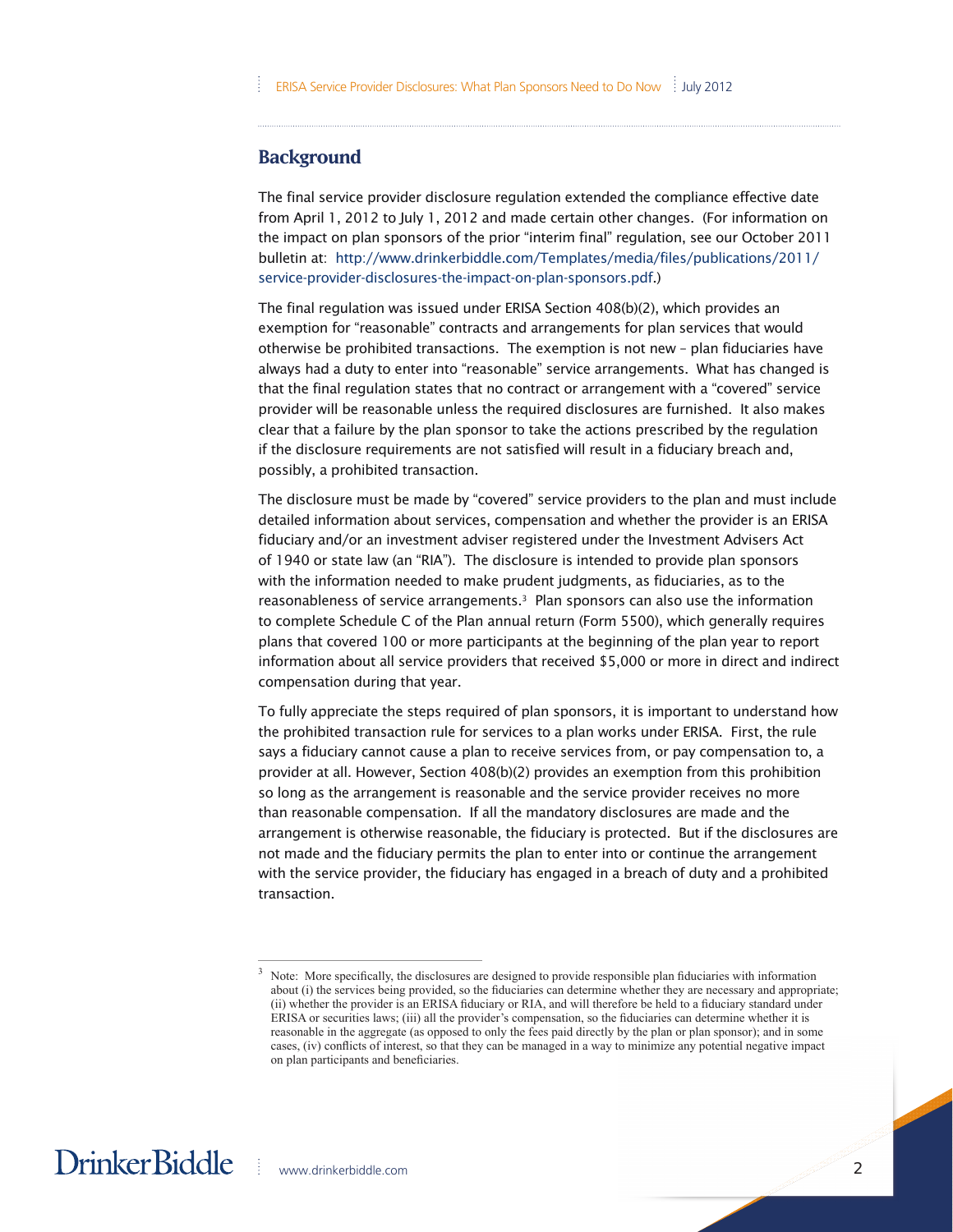#### **What To Do Now**

There are three steps plan sponsors should take now in preparation to review the disclosures:

- > Identify all covered service providers;
- > Determine what the disclosures should contain; and
- > If necessary, engage ERISA attorneys and/or consultants to assist in this process.

*Identify Covered Service Providers.* The disclosure requirements apply only to service providers that provide "covered services" to the plan. Generally speaking, "covered services" include:

- > Services provided as a fiduciary, either to the plan or to an investment vehicle that holds plan assets and in which the plan has a direct equity investment, or as an RIA;
- > Recordkeeping and brokerage services provided to participant-directed defined contribution plans, if one or more designated investment alternatives will be made available in connection with such services; and
- > Most other services provided to plans, but only if the provider receives "indirect compensation" – that is, compensation from sources other than the plan or plan sponsor.

(for example, collective trusts or hedge funds) may be, depending on the product, its There are many factors that must be taken into account in determining whether a service provider is covered by the final regulation. One challenge for plan sponsors will be determining which investment providers are fiduciaries. Under ERISA, mutual fund managers are not fiduciaries, but advisers and managers for other investment products investments, and how much of the investment in the product is from employee benefit plans. (Note that in the case of collective trusts, only plans may invest in them, so the trustee and advisers to the trusts will always be fiduciaries.) Likewise, it will be challenging to determine whether service providers are covered by reason of having received indirect compensation of which the plan sponsor may not be aware.

*Determine What the Disclosure Must Contain.* The information that must be furnished includes:

- > A description of the services provided;
- > Information regarding the covered service provider's compensation, whether it is received directly from the plan or indirectly from a source other than the plan or plan sponsor (for example, from mutual funds, or their managers or affiliates); and
- > Whether the covered service provider is an ERISA fiduciary and/or an RIA for the plan.

The specific requirements on the information that must be furnished are even more complex than those governing covered service provider status. For example, additional disclosures are required with respect to indirect compensation, including descriptions

### DrinkerBiddle | www.drinkerbiddle.com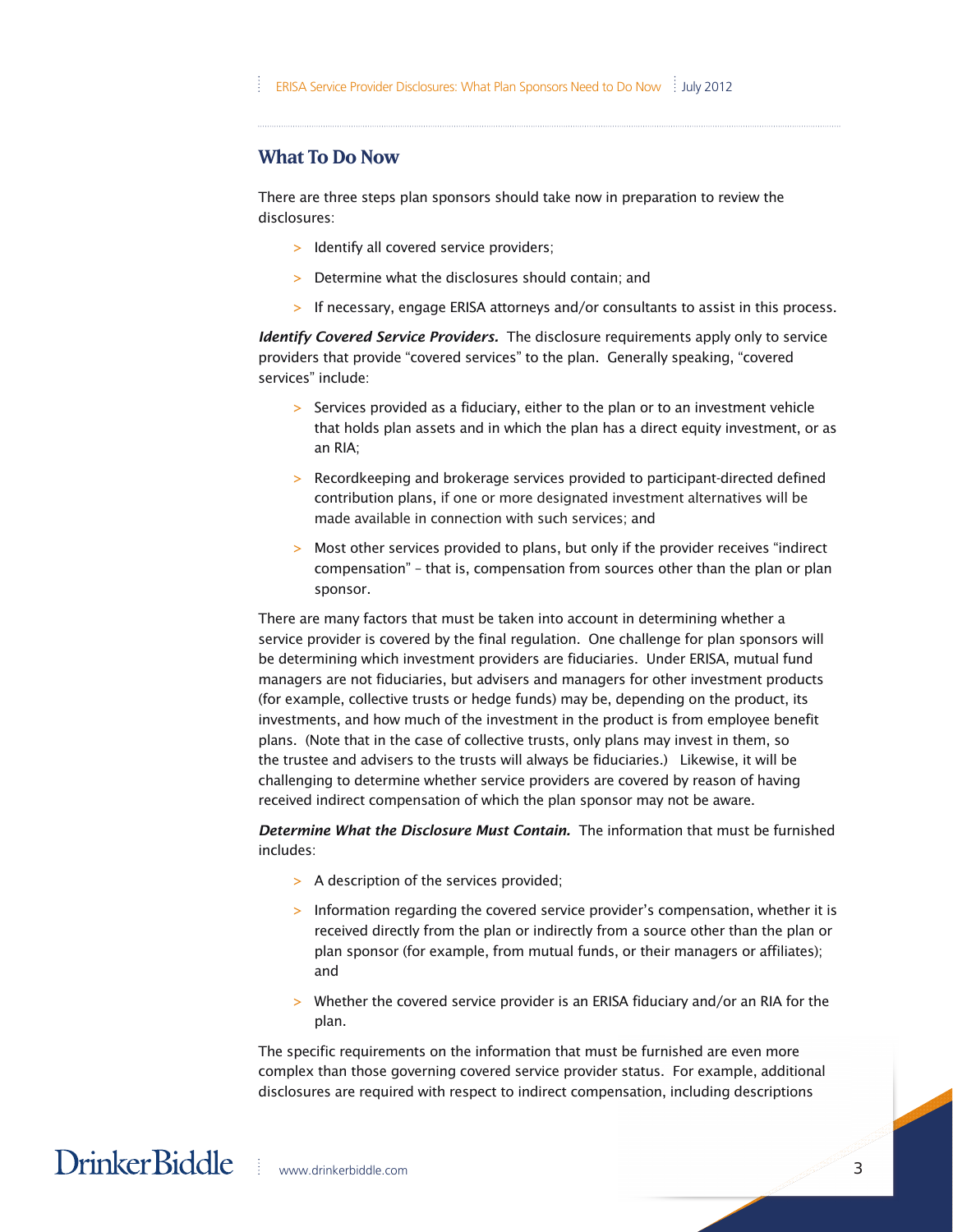of the payor and the arrangement between the covered service provider and payor – the rationale being that plan sponsors may be unaware of indirect compensation payments, since they are not "billed" directly to the plan or sponsor. Understanding the "arrangement" with the payor will also help the fiduciaries understand and evaluate potential conflicts of interest. There are also several special rules that apply only to recordkeepers and certain investment providers.

for relief from ERISA's prohibited transaction rules:<br>. *Engage Attorneys or Consultants to Assist.* Plan Sponsors must be prepared to deal with the complexity of these requirements so as to avoid engaging in a fiduciary breach and a prohibited transaction. As indicated in the preamble to the final regulation, the Department of Labor does not consider ignorance of these disclosure rules to be a basis

"The Department does not believe that responsible plan fiduciaries should be entitled to relief…absent a reasonable belief that disclosures required to be provided to the covered plan are complete…Fiduciaries should be able to, at a minimum, compare the disclosures they receive from a covered service provider to the requirements of the regulation and form a reasonable belief that the required disclosures have been made."

In order to fulfill this obligation, a plan sponsor should seek the assistance of legal counsel in understanding the scope and specifics of these requirements and should also seek the assistance of consultants who can assist in the evaluation process once the disclosures are obtained (discussed further below).

#### **What To Do Upon Receipt of the Disclosures**

Upon receipt of the disclosures, plan sponsors should undertake the following action plan in order to avoid a fiduciary breach and engaging in a prohibited transaction:

- > Determine whether all disclosures from covered service providers have been made;
- > Evaluate the disclosures to determine whether they are complete;
- > If the disclosure is incomplete, carry out the steps necessary to obtain relief from the prohibited transaction rules (discussed below); and
- > Evaluate the disclosures to determine whether the arrangement is reasonable.

*Incomplete Disclosures - Obtaining Relief from the Prohibited Transaction Rules.*  Upon determining that a disclosure is incomplete – or if no disclosures are received from a covered service provider<sup>4</sup> -- the plan sponsor will not be deemed to be engaged in a prohibited transaction if:

<sup>4</sup> Keep in mind that some entities that provide services to a plan are not "covered service providers" – *e.g.,*  an entity providing third party administration services that receive only direct compensation from the plan. Therefore, the fact that a service entity fails to provide disclosures does not necessarily mean that it has violated the regulation., but this puts the plan sponsor on notice to find out. Also, all service providers, regardless of whether they are "covered," are subject to ERISA Section 408(b)(2). Accordingly, while the disclosure requirements do not apply to "non-covered" providers, fiduciaries are well-advised to request similar disclosures to the extent necessary to ensure that the arrangements are reasonable and pay the providers no more than reasonable compensation.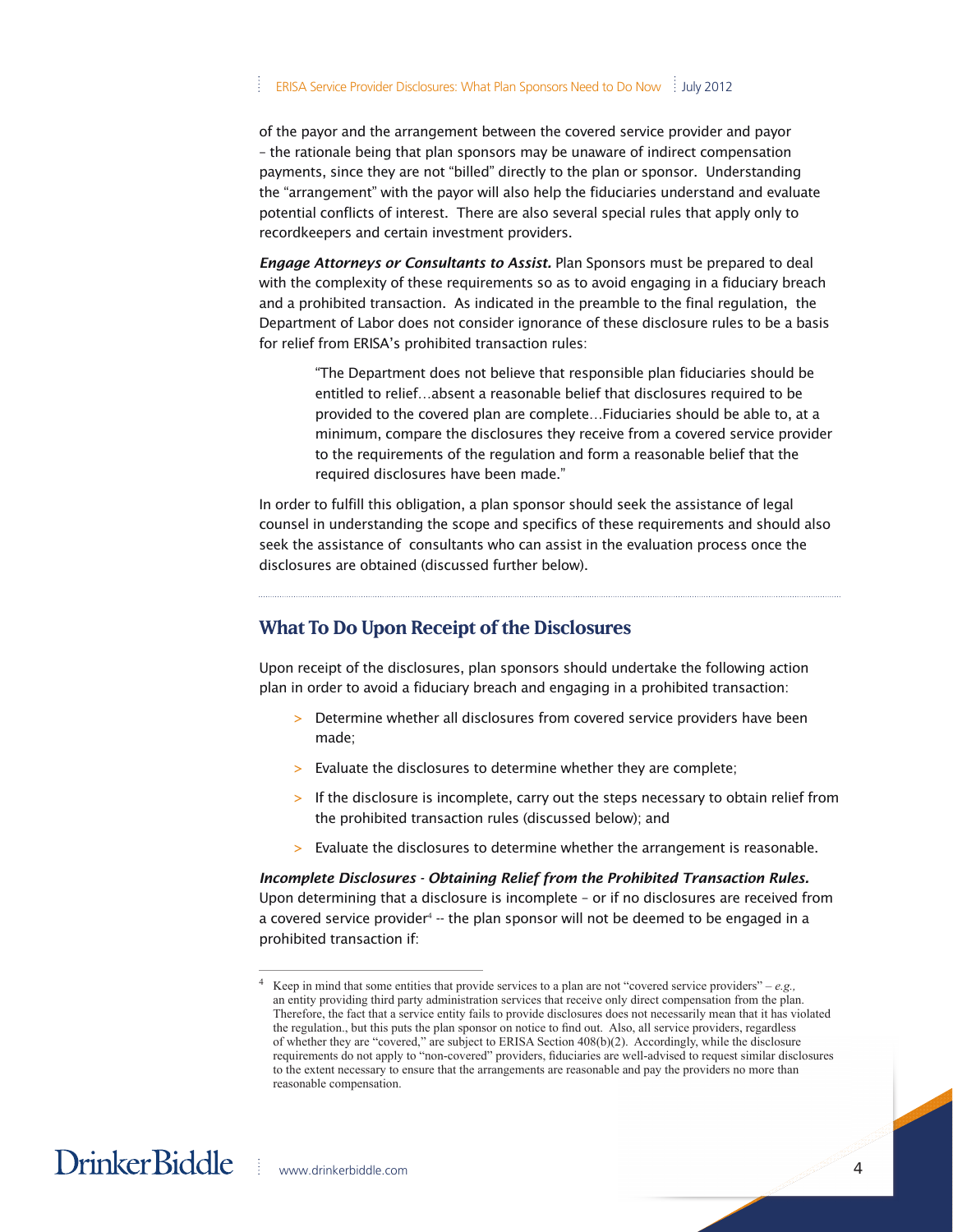- > The plan sponsor did not know that the service provider failed to make required disclosures and reasonably believed that it did disclose the required information. This condition may not be satisfied if no disclosures whatsoever were furnished.
- > The plan sponsor requests the missing information in writing upon discovering the failure. No explicit time limit is provided, but this should be done as soon as possible.
- > If the covered service provider does not provide the requested information within 90 days, the plan sponsor sends a written notice to the DOL. The final regulation describes the information that must be included in the notice and specifies that it must be filed within 30 days after (i) the covered service provider's refusal to supply the information or (ii) the end of the 90-day period, whichever is earlier. The DOL has provided a model form for this purpose on its website.
- > If the covered service provider does not provide the information promptly after the 90 day period, and the requested information relates to "future services," the plan sponsor terminates the arrangement as "expeditiously as possible" while still being prudent. In other words, the plan sponsor must act quickly, but should not terminate an arrangement in a manner that would harm plan participants. If the information is not provided within the 90 day period but does not relate to future services, the plan sponsor must make a prudent judgment as to whether the arrangement should be terminated. The preamble to the final regulation notes that fiduciaries are expected to take into account certain factors in making this decision, such as the nature of the failure and the availability and costs of a replacement service provider. It is not clear exactly what is meant by "future services," but plan sponsors should err on the side of caution. It may be reasonable to construe this term as not including discrete projects the provider has already undertaken, but an arrangement for ongoing services almost certainly cannot be maintained for a significant period of time if the disclosures are not furnished.

Also, sponsors of plans that are required to file Schedule C with their Form 5500, which are generally those that covered 100 or more participants at the beginning of the plan year, must request any information necessary to complete the Schedule C from a fiduciary or other provider that does not furnish it automatically. If the fiduciary or other provider still does not provide the necessary information, they must be reported on Schedule C as having failed to do so.

*Evaluate the Disclosures.* Once the plan sponsor has the disclosure, the next step is to review it to determine whether the arrangement and compensation are reasonable, in accordance with ERISA's "prudent man" standard.

While the evaluation of the reasonableness of compensation may be undertaken without assistance, courts tend to agree that it is a "best practice" to work with a knowledgeable and independent adviser to assist in this process. Many plan sponsors use independent benchmarking services, and we recommend those that utilize "peer data" to determine whether compensation is reasonable in light of the services provided, as compared to other plans of similar size, type, and with like characteristics (It is critical that a plan's data be compared to data for an appropriate peer group. If the comparative data is

### DrinkerBiddle | www.drinkerbiddle.com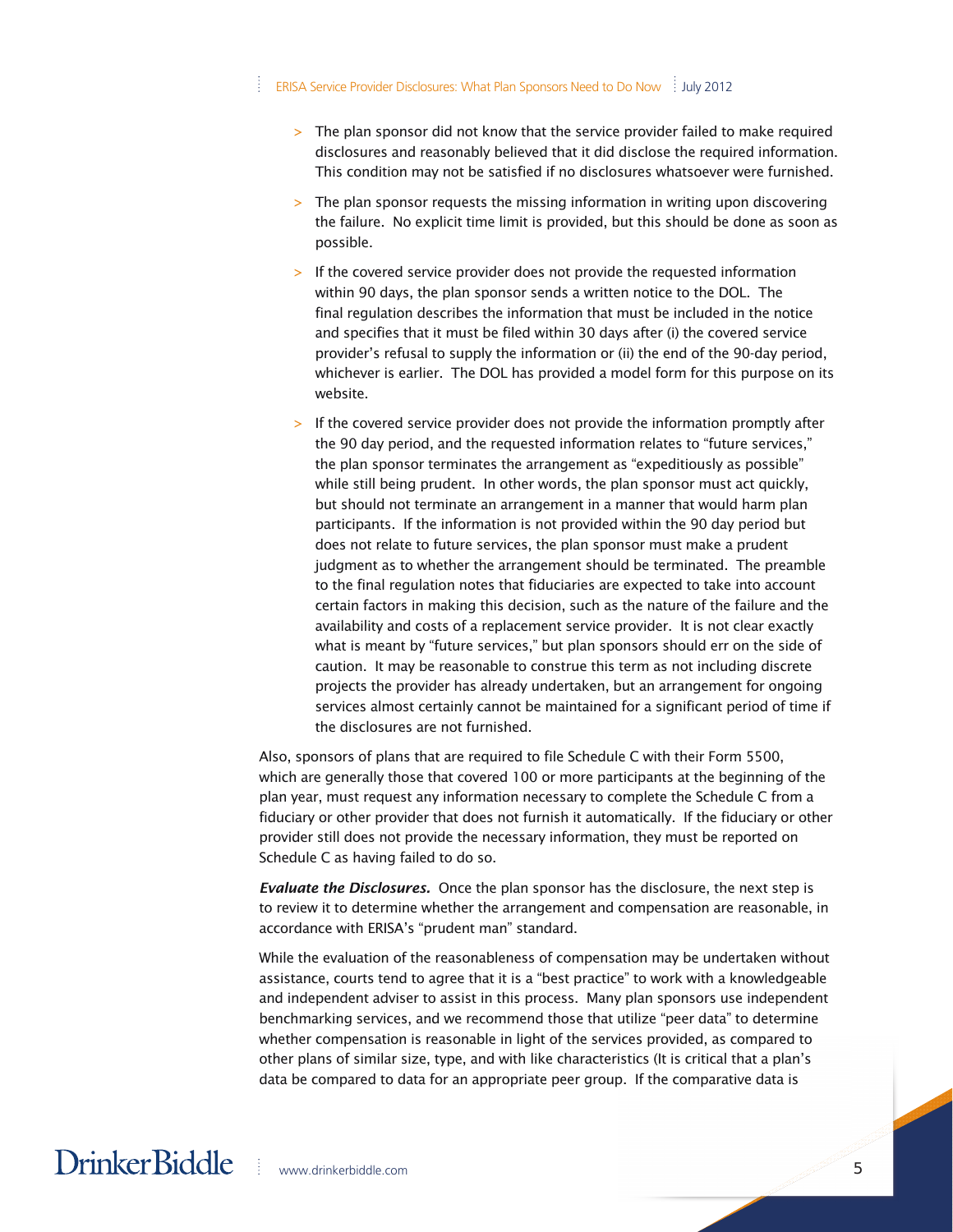based on a benchmarking group that is not consistent with the characteristics of the sponsor's plan, the evaluation may be flawed and may not satisfy the prudence standard). A second option is using an RFP (Request for Proposal) process, but while effective, RFPs can be expensive and time-consuming. There are other options as well – in reviewing investment services and compensation, a knowledgeable consultant can help gauge if the plan's service agreements and compensation are supportable under industry standards.

The evaluation of the disclosure should take into account factors such as:

- > All sources of compensation not just the fees paid directly by the plan or plan sponsor. For instance, revenue sharing from mutual funds and many other forms of compensation ultimately come from the plan, and typically are sourced, directly or indirectly, from the participants' investment returns;
- > Whether the services are appropriate for the plan and meet the needs of the participants;
- > Whether there are any conflicts of interest that have the potential to adversely affect the participants' best interests and if so, whether they are, or can be, managed appropriately;
- > For defined contribution plans, whether the investment-related information provided is adequate for the plan sponsor to comply with its own obligations under the participant disclosure rules; and
- > Whether the arrangement provides for termination on reasonably short notice and without penalty to the plan.

If a plan sponsor determines that an arrangement is not reasonable, the plan sponsor may have to terminate the arrangement. While the best interests of plan participants need to be taken into consideration in deciding whether to retain or terminate a service provider, an arrangement that is not reasonable cannot continue because it will be a prohibited transaction under ERISA.

Finally, the plan sponsor should document this process in evaluating the disclosure information and underlying contracts and arrangements, noting the reasons for each decision and any reliance on the advice of the attorneys and consultants. In the event of a DOL investigation (or litigation), the plan sponsor's fiduciary process is only as good as can be proved.

Plan sponsors should prepare for the challenges presented by the final 408(b)(2) disclosure regulation. Understand that avoiding prohibited transactions is only part of the equation – the plan sponsor's duty to exercise prudence extends to all plan service providers (even those not covered by the disclosure requirements). For this reason, the plan sponsor may wish to review all plan service arrangements with the same level of rigor as is required under the regulation.

### DrinkerBiddle | www.drinkerbiddle.com